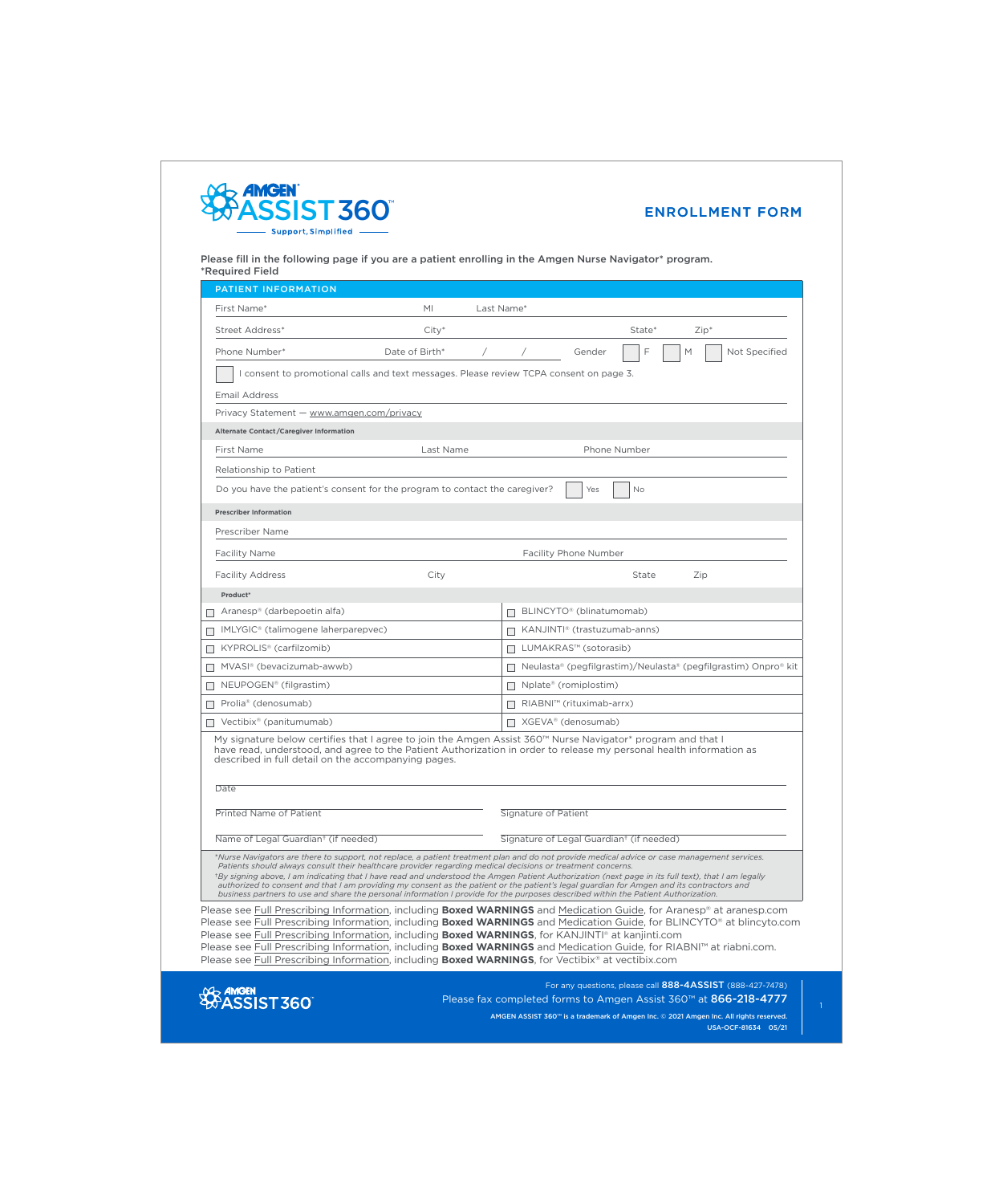## **Amgen Patient Authorization**

## **Uses and Disclose of Personal Information**

I authorize Amgen and its contractors and business partners ("Amgen") to use and/or disclose my personal information, *including my personal health information*, only for the following purposes:

- To operate, administer, enroll me in, and/or continue my participation in Amgen's Amgen Assist 360™ program or any other Amgen-affiliated patient support services and activities related to my condition or treatment (for example, co-pay card programs, reimbursement assistance programs, drug coverage verification, nurse educator services, adherence programs, and disease management support);
- To contact, with my permission, my doctor and the rest of my Health Care team and share with them my health information that may be useful for my care;
- **• To provide me with informational and promotional materials relating to Amgen products and services, and/or my condition or treatment;** and/or
- To improve, develop, and evaluate products, services, materials, and programs related to my condition or treatment

In order for Amgen to provide me with the services and/or programs described above, Amgen needs to collect and use *my personal information*, including my *personal health information*. I understand that my personal health information may include any information, in electronic or physical form, in the possession of or derived from a Health Care provider, health care plan, pharmacy, pharmaceutical company, laboratory and/or their contractor ("Health Care Provider"). This may include select information from or about my medical history and general health, my Health Care plan benefits, payment limits or restrictions covered by my health care plan policy, and/or my adherence to my treatment.

I authorize my Health Care Providers to disclose my *personal health information* to Amgen and between themselves as necessary, but only for the purposes stated above in this Authorization. I understand that certain Health Care Providers (such as pharmacies and specialty pharmacies) may receive remuneration from Amgen in exchange for disclosing my *personal health information* and/or for using my information to contact me with communications about Amgen products which have been prescribed to me (for example, medication reminder programs) and other patient support services.

## **Expiration, Right to Obtain a Copy, and Right to Cancel**

I understand that by signing this form, I authorize my Health Care Providers or others who might hold my health information to only release it to Amgen employees, as well as to its contractors and business partners, who are performing the services set forth in this Authorization. I also understand that I am authorizing my personal information, including my *personal health information*, to be used for the purposes described above. I understand and agree that by signing below, I am authorizing those who rely on this Authorization to release my personal health information for the earlier of (5) years or until my participation in the program ends through my cancellation, unless a shorter time period is required by state law.

I understand that I can obtain a copy of this Authorization or cancel this Authorization at any time by calling Amgen at 888-427-7478 or by writing to PO Box 220354, Charlotte, NC 28222-0354. If I cancel my consent, I will no longer qualify for the services described. I also understand that if a Health Care Provider is disclosing my personal health information to Amgen on an ongoing basis, my cancellation with Amgen will be effective with respect to any such Health Care Providers as soon as they receive notice of my cancellation.



For any questions, please call 888-4ASSIST (888-427-7478) Please fax completed forms to Amgen Assist 360™ at 866-218-4777

AMGEN ASSIST 360™ is a trademark of Amgen Inc. © 2021 Amgen Inc. All rights reserved. USA-OCF-81634 05/21